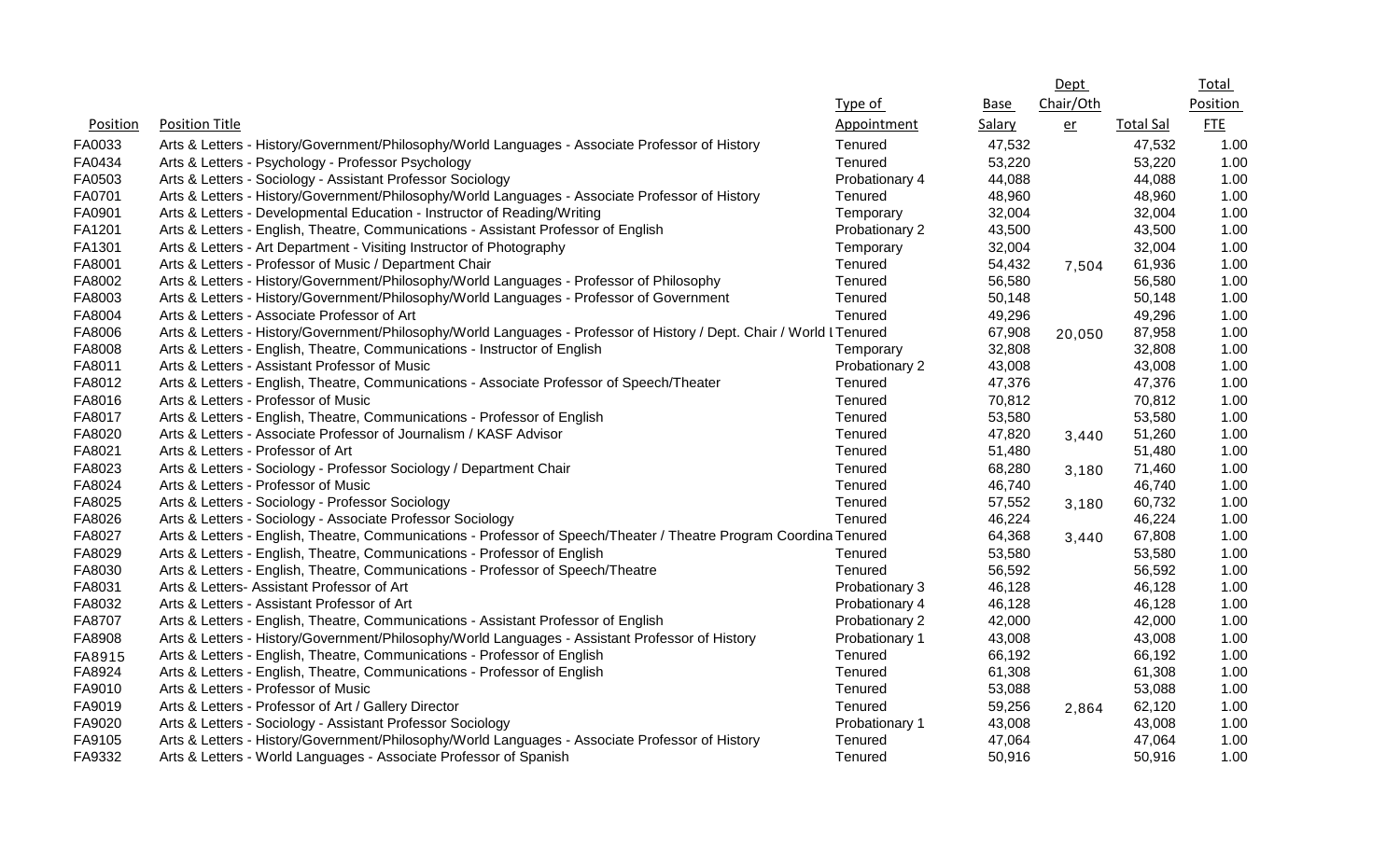| FA9432 | Arts & Letters - Professor of Music                                     | Tenured        | 58,524 |        | 58,524 | 1.00 |
|--------|-------------------------------------------------------------------------|----------------|--------|--------|--------|------|
| FB0701 | School of Business - Associate Professor of Business                    | Tenured        | 63,036 |        | 63,036 | 1.00 |
| FB0802 | School of Business - Assistant Professor of Business                    | Probationary 5 | 63,396 |        | 63,396 | 1.00 |
| FB8004 | School of Business - Assistant Professor of Accounting                  | Tenured        | 68,556 |        | 68,556 | 1.00 |
| FB8005 | School of Business - Visiting Assistant Professor of Business           | Temporary      | 60,000 |        | 60,000 | 1.00 |
| FB8006 | School of Business - Assistant Professor of Finance                     | Probationary 4 | 79,968 |        | 79,968 | 1.00 |
| FB8008 | School of Business - Professor of Business                              | Tenured        | 70,836 |        | 70,836 | 1.00 |
| FB8010 | School of Business - Assistant Professor of Accounting                  | Probationary 5 | 66,504 |        | 66,504 | 1.00 |
| FB8011 | School of Business - Assistant Professor of Marketing                   | Tenured        | 64,632 |        | 64,632 | 1.00 |
| FB8012 | School of Business - Professor of Business                              | Tenured        | 77,688 |        | 77,688 | 1.00 |
| FB8709 | School of Business - Professor of Business / Department Chair           | Tenured        | 76,008 | 10,000 | 86,008 | 1.00 |
| FB8803 | School of Business - Assistant Professor of Management                  | Tenured        | 64,596 |        | 64,596 | 1.00 |
| FE0601 | Human Performance and Physical Education - Professor / Department Chair | Tenured        | 62,532 | 12,080 | 74,612 | 1.00 |
| FE0701 | Graduate Studies - Counselor Education - Assistant Professor            | Probationary 2 | 43,008 |        | 43,008 | 1.00 |
| FE0801 | Human Performance and Physical Education - Visiting Instructor          | Temporary      | 34,344 |        | 34,344 | 1.00 |
| FE1102 | Graduate Studies - Counselor Education - Professor                      | Tenured        | 73,968 |        | 73,968 | 1.00 |
| FE1201 | Graduate Studies - Counselor Education - Assistant Professor            | Probationary 1 | 43,008 |        | 43,008 | 1.00 |
| FE1202 | Graduate Studies - Counselor Education - Assistant Professor            | Probationary 1 | 45,000 |        | 45,000 | 1.00 |
| FE8001 | Arts & Letters - Psychology - Associate Professor Psychology            | Tenured        | 47,244 |        | 47,244 | 1.00 |
| FE8004 | Graduate Studies - Counselor Education - Professor                      | Tenured        | 89,352 |        | 89,352 | 1.00 |
| FE8008 | Human Performance and Physical Education - Visiting Assistant Professor | Temporary      | 42,000 |        | 42,000 | 1.00 |
| FE8012 | Department of Teacher Education - Professor                             | Tenured        | 67,092 |        | 67,092 | 1.00 |
| FE8013 | Department of Teacher Education - Assistant Professor                   | Probationary 3 | 43,056 |        | 43,056 | 1.00 |
| FE8014 | Graduate Studies - Counselor Education - Professor                      | Tenured        | 67,056 |        | 67,056 | 1.00 |
| FE8018 | Department of Teacher Education - Associate Department Chair            | Temporary      | 51,264 |        | 51,264 | 1.00 |
| FE8019 | Human Performance and Physical Education - Professor                    | Tenured        | 61,716 |        | 61,716 | 1.00 |
| FE8024 | Department of Teacher Education - Associate Professor of Teacher Ed     | Tenured        | 46,092 |        | 46,092 | 1.00 |
| FE8026 | Arts & Letters - Psychology - Professor Psychology / Department Chair   | Tenured        | 64,368 | 6,360  | 70,728 | 1.00 |
| FE8031 | Arts & Letters - Psychology - Professor Psychology                      | Tenured        | 53,280 |        | 53,280 | 1.00 |
| FE8032 | Human Performance and Physical Education - Assistant Professor          | Probationary 2 | 42,000 |        | 42,000 | 1.00 |
| FE8033 | Graduate Studies - Counselor Education - Associate Professor            | Tenured        | 50,196 |        | 50,196 | 1.00 |
| FE8035 | Graduate Studies - Counselor Education - Assistant Professor            | Probationary 4 | 44,088 |        | 44,088 | 1.00 |
| FE8707 | Graduate Studies - Counselor Education - Professor                      | Tenured        | 75,432 |        | 75,432 | 1.00 |
| FE8815 | Arts & Letters - Psychology - Assistant Professor Psychology            | Probationary 3 | 43,056 |        | 43,056 | 1.00 |
| FE8834 | Graduate Studies - Counselor Education - Professor / Department Chair   | Tenured        | 80,100 |        | 80,100 | 1.00 |
| FE8904 | Department of Teacher Education - Assistant Professor                   | Probationary 2 | 44,940 |        | 44,940 | 1.00 |
| FE8911 | Arts & Letters - Psychology - Assistant Professor Psychology            | Probationary 5 | 46,128 |        | 46,128 | 1.00 |
| FE8921 | Graduate Studies - Counselor Education - Assistant Professor            | Probationary 1 | 43,008 |        | 43,008 | 1.00 |
| FE8924 | Department of Teacher Education - Associate Professor                   | Probationary 5 | 47,160 |        | 47,160 | 1.00 |
| FE8927 | Department of Teacher Education - Visiting Assistant Professor          | Temporary      | 50,004 |        | 50,004 | 1.00 |
| FE9436 | Department of Teacher Education - Professor                             | Tenured        | 56,616 |        | 56,616 | 1.00 |